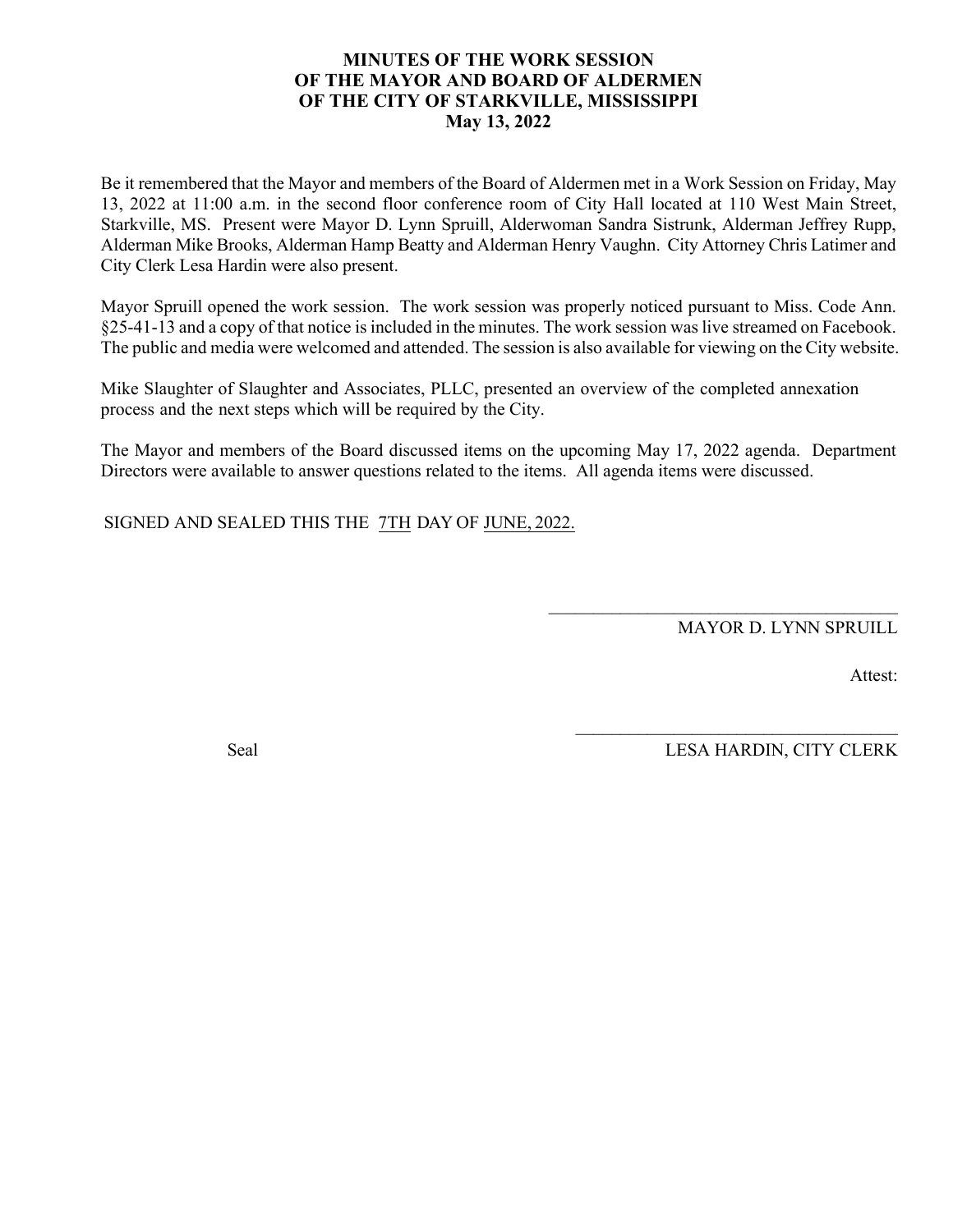

## **THERE WILL BE A WORK SESSION OF THE MAYOR AND BOARD OF ALDERMEN ON FRIDAY, MAY 13, 2022**

# **AT 11:00 AM IN THE STARKVILLE CITY HALL LOCATED AT 110 WEST MAIN STREET IN THE SECOND FLOOR CONFERENCE ROOM**

The public and media are invited to attend.

*The City of Starkville is accessible to persons with disabilities. Please call the ADA Coordinator at (662) 323-2525 ext. 3119, in advance for any services requested.*